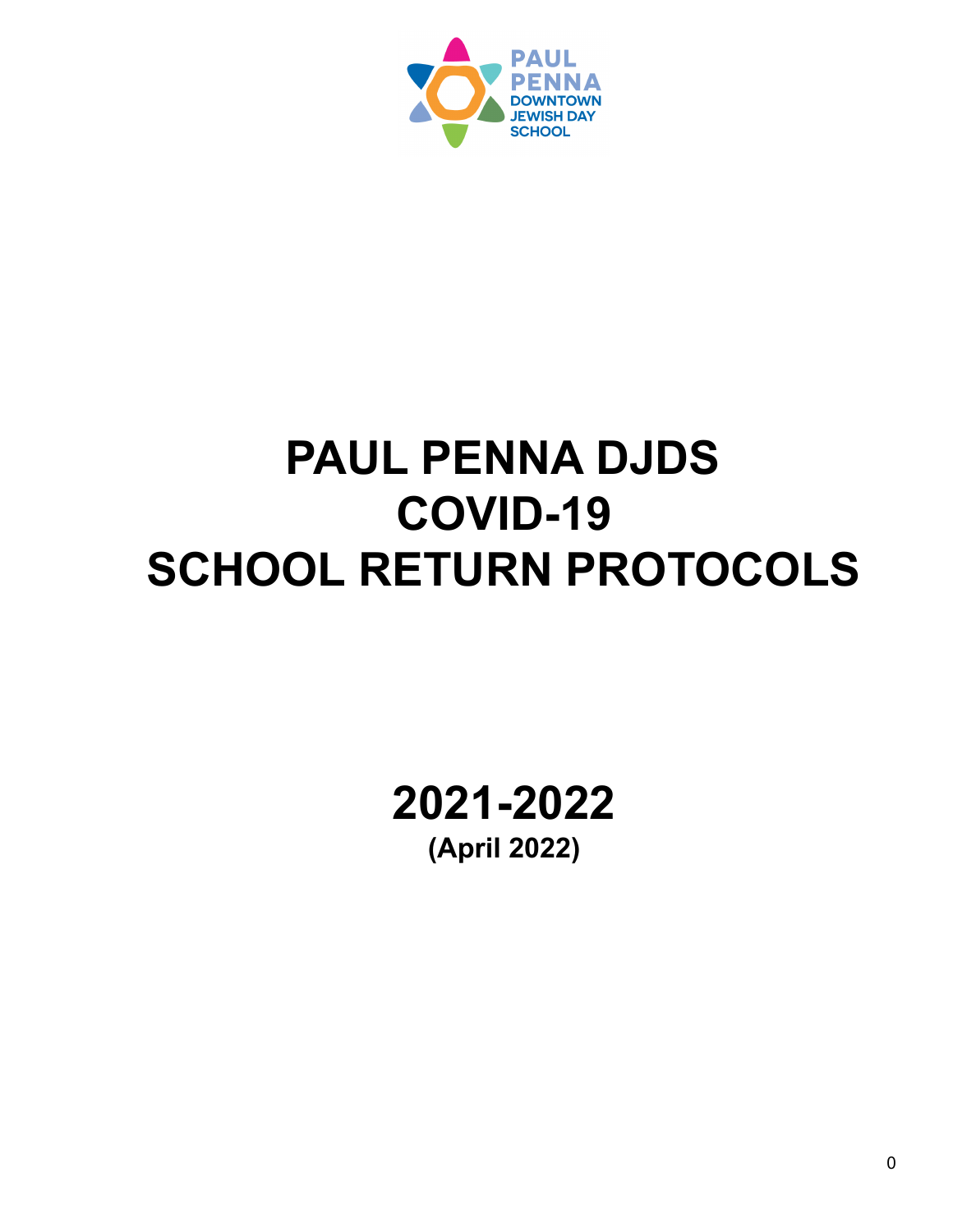

This policy has been adapted from our existing policies to maintain the good health of children, families and faculty at Paul Penna DJDS during the COVID-19 pandemic. Changes from existing policies have been made in accordance with Ontario Public Health and Ontario Ministry of Education requirements, as well as decisions made by Paul Penna DJDS, in consultation with our Pandemic Task Force and Medical Advisory Panel and the MNjcc.

## **This handbook is a living document. It will be revised based on public health guidance and local experience, and will be found in its online form with version numbers cited.**

The protocols in this handbook are in accordance with Toronto Public Health requirements and based on the advice of our Medical Advisory Panel and Pandemic Task Force. All policies in this document supersede those in our Parent Handbook where applicable.

## **SCHOOL INFORMATION**

Paul Penna Downtown Jewish Day School 750 Spadina Avenue Toronto, ON M5S 2J2 Phone: 416-928-3537

Questions regarding this safety and exposure control plan should be directed to:

● Amy Platt, Head of School (amy@dids.ca)

#### **CONSULTATION AND GUIDANCE**

In order to operate safe programs and maintain the health of our staff and students, we have received the following guidelines and advice from The Ministry of Education, Toronto Public Health, education lawyer, Eric Roher of BLG (Borden, Ladner, Gervais), CAIS (Canadian Accredited Independent Schools) and our own Medical Advisory Panel.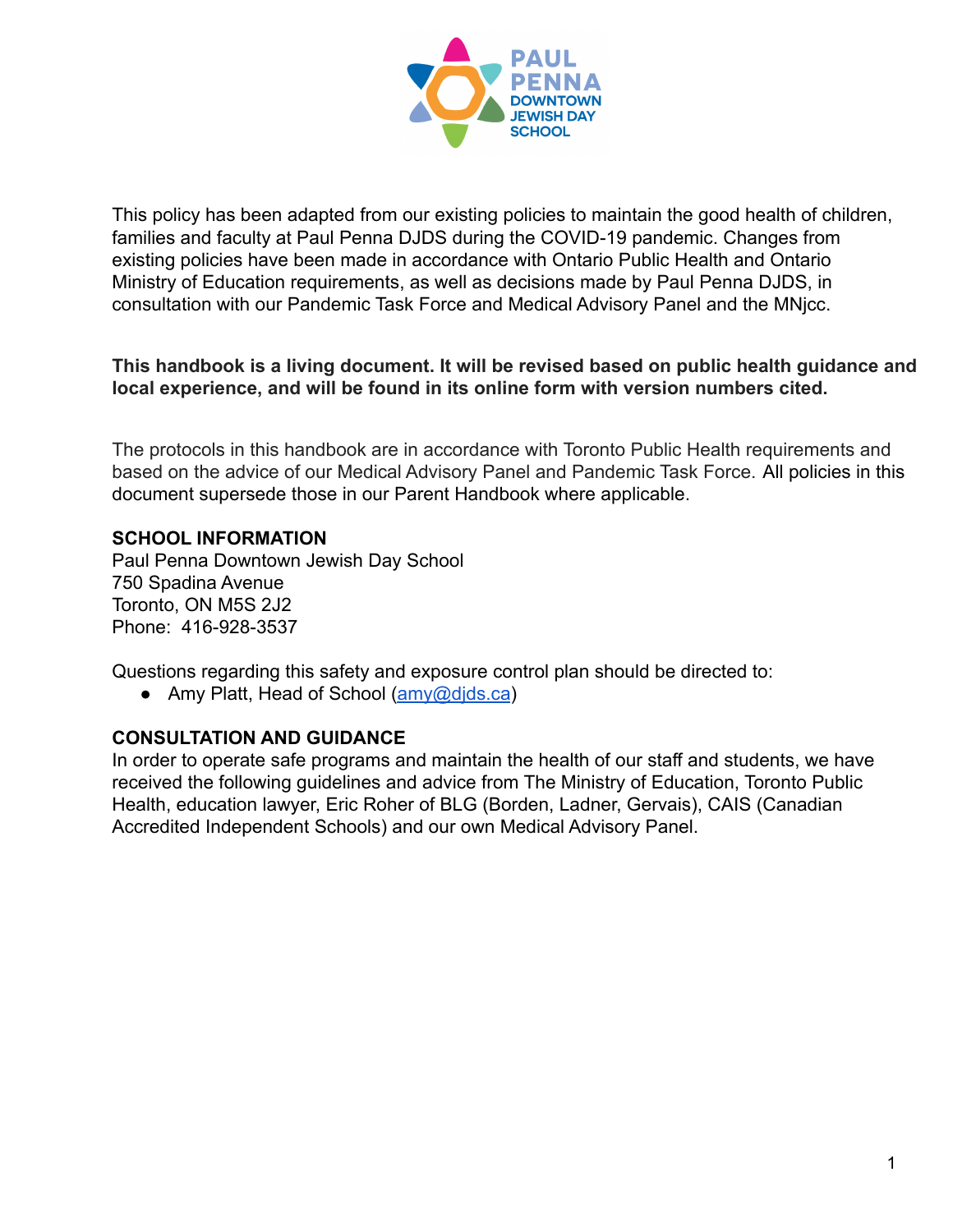

## **STATEMENT OF PURPOSE**

Paul Penna DJDS is committed to providing a safe and healthy environment for all faculty and students. A bundle of measures will be used to minimize exposure to COVID-19. Our procedures will protect not only our own employees, but also students and others who enter our premises. Faculty, families and caregivers are required to follow the procedures outlined in this Health and Safety Plan to help prevent or reduce exposure to COVID-19.

## **PROTOCOLS FOR KEEPING OUR STUDENTS AND STAFF SAFE**

Infection prevention and control measures help create a safe environment for students and staff. The Hierarchy of Infection Prevention and Exposure Control Measures for Communicable Disease describes the measures that can be taken to reduce the transmission of COVID-19. Control measures at the top of the list are more effective than those at the bottom. By implementing a combination of measures at each level, risk of COVID-19 is substantially reduced.

- 1. **Public Health Measures** are actions taken across society to limit the spread and reduce the impact of COVID-19. As [circumstances](https://covid-19.ontario.ca/public-health-measures#overviewead) continue to evolve, the Provincial Health Officer continues to update public health [measures,](https://covid-19.ontario.ca/public-health-measures#overviewead) including: encouraging exposed individuals to monitor their symptoms, and emphasizing the need for people to stay home when they are sick. This also includes mandatory quarantine for unvaccinated or partially vaccinated travelers entering or returning to Canada, including children under the age of 12.
- 2. **Environmental Measures** are physical changes in the setting that reduce risk of exposure by isolation or ventilation. Examples include being in outdoor spaces, having good ventilation and air exchange, using visual cues for maintaining physical distance, erecting physical barriers where appropriate and frequent cleaning and disinfection.
- 3. **Administrative Measures** are measures enabled by implementing policies, procedures, training and education. Examples include changes in scheduling and work practices, and decreased density of individuals.
- 4. **Personal Measures** are actions individuals can take to both protect themselves and others. These include staying home when sick, physical distancing, minimizing direct physical contact, practicing good respiratory etiquette, and continued attention to hand hygiene.
- 5. **Personal Protective Equipment (PPE)** is a critical part of the Health and Safety Protocols. When all individuals within a building are masked, risk of COVID-19 transmission decreases. The evidence of effective masking is seen as an important component of the bundle of measures that should be implemented to allow individuals within a community setting to protect each other.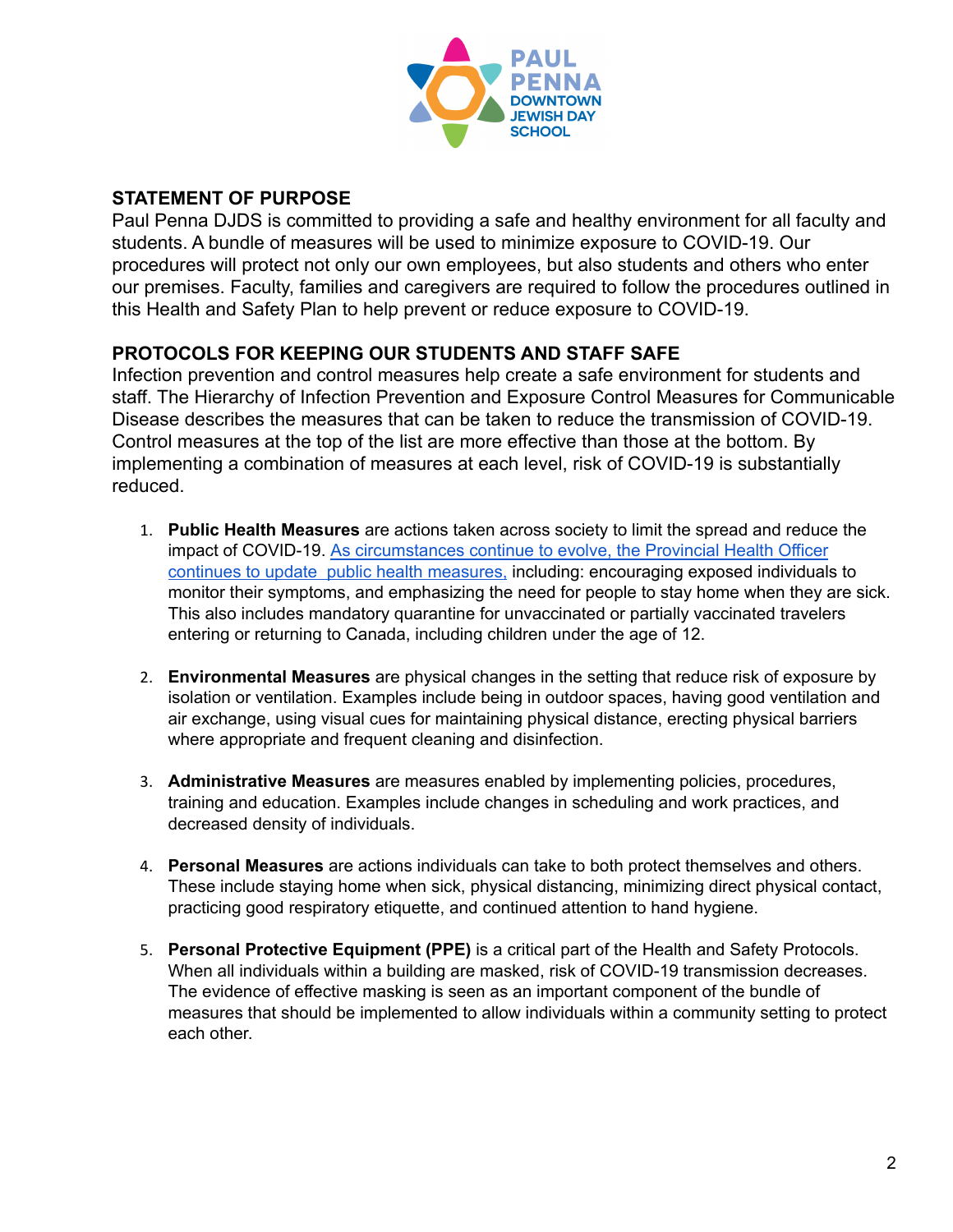

# **ATTENDING SCHOOL SAFELY**

Paul Penna DJDS is proud of the strong relationships between our families and our school and, at this challenging time, will rely on that strength and our open lines of communication to ensure the safety and health of our community. The protocols implemented in school will evolve as needed in response to emerging educational and/or health scenarios that may arise.

## **IN SCHOOL LEARNING:**

Our Learning Model combines traditional face to face in class instruction, teacher-supported independent and partner work and digital connectivity for students at home as necessary. During the course of the day, students will have face to face time with their grade teachers as well as with Paul Penna DJDS resource teachers who will reinforce lessons and help with independent work.

While each class will learn within their own cohort for much of the day, we will start to bring students together for small group learning and cross-grade activities as appropriate. Classroom placement will be organized to maximize daily learning balanced with an awareness of appropriate distancing between students. We will continue to balance management of the classroom environment with other established protocols to enhance safety and infection prevention.

We will continue to follow schedules initially implemented in September, which were designed to limit teachers' exposure to the smallest number of classes and keep them in a gradeband zone.

Paul Penna DJDS and the MNjcc are continuing to work in partnership to align our daily screening protocols, organizational protocols, and Health and Safety Protocols to ensure that students are equally protected in the school wing and other parts of the MNjcc.

## **ONLINE LEARNING:**

Some students will not be able to return to school face to face, either for a short, medium or long term. In these cases, each class will have a unique schedule that will allow for students at home to connect to the classroom in a synchronous way each day. Opportunities to stay socially connected to children in the cohort will be organized on a case by case basis. The [PPDJDS guide to digital learning](https://docs.google.com/document/d/1cf7GGZcfql91ZGexIib_JIa7nP0D53RaPh1EE4TjQps/edit#heading=h.virdkzx64zo3) provides more detail on the digital learning program.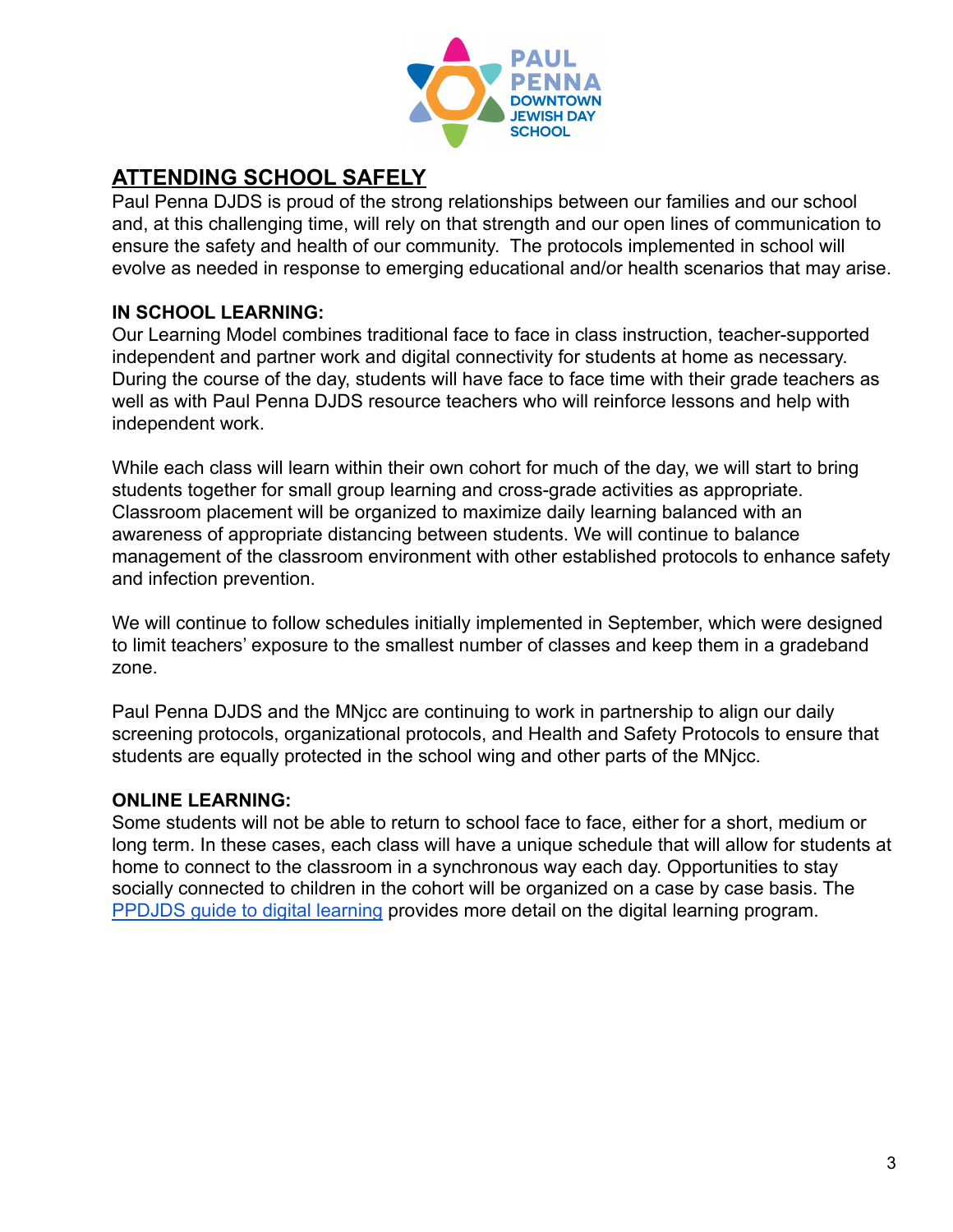

# **SCREENING AND ILLNESS POLICY**

## **VACCINE POLICY:**

The school will continue to maintain our mandatory vaccine policy that applies to the following persons attending at the School: school administrators, full-time and part-time teachers, administrative staff, contract staff, and volunteers.

Visitors to the school will be asked to provide evidence of vaccination in advance of their visit.

Students are asked to submit proof of vaccine using [this form.](https://paulpennadjds.formstack.com/forms/parent_information_copy)

## **DAILY HEALTH CHECK:**

While we will no longer be using the daily screening app, we encourage parents to continue to assess the health and overall well-being of each of their children each morning and to follow local and provincial guidance if they exhibit symptoms of COVID-19.

## **ASYMPTOMATIC SCREENING**

We will continue to employ the use of Rapid Antigen Tests under specific circumstances as a preventative measure at appropriate times. Just as we did prior to the December and February breaks, students will be sent home with 2 tests, depending on available inventory, prior to Pesach for use upon return from the break.

In addition, depending on available inventory and as a preventative measure, we will continue to send home a single test with each student if a confirmed positive case of COVID is identified in their cohort.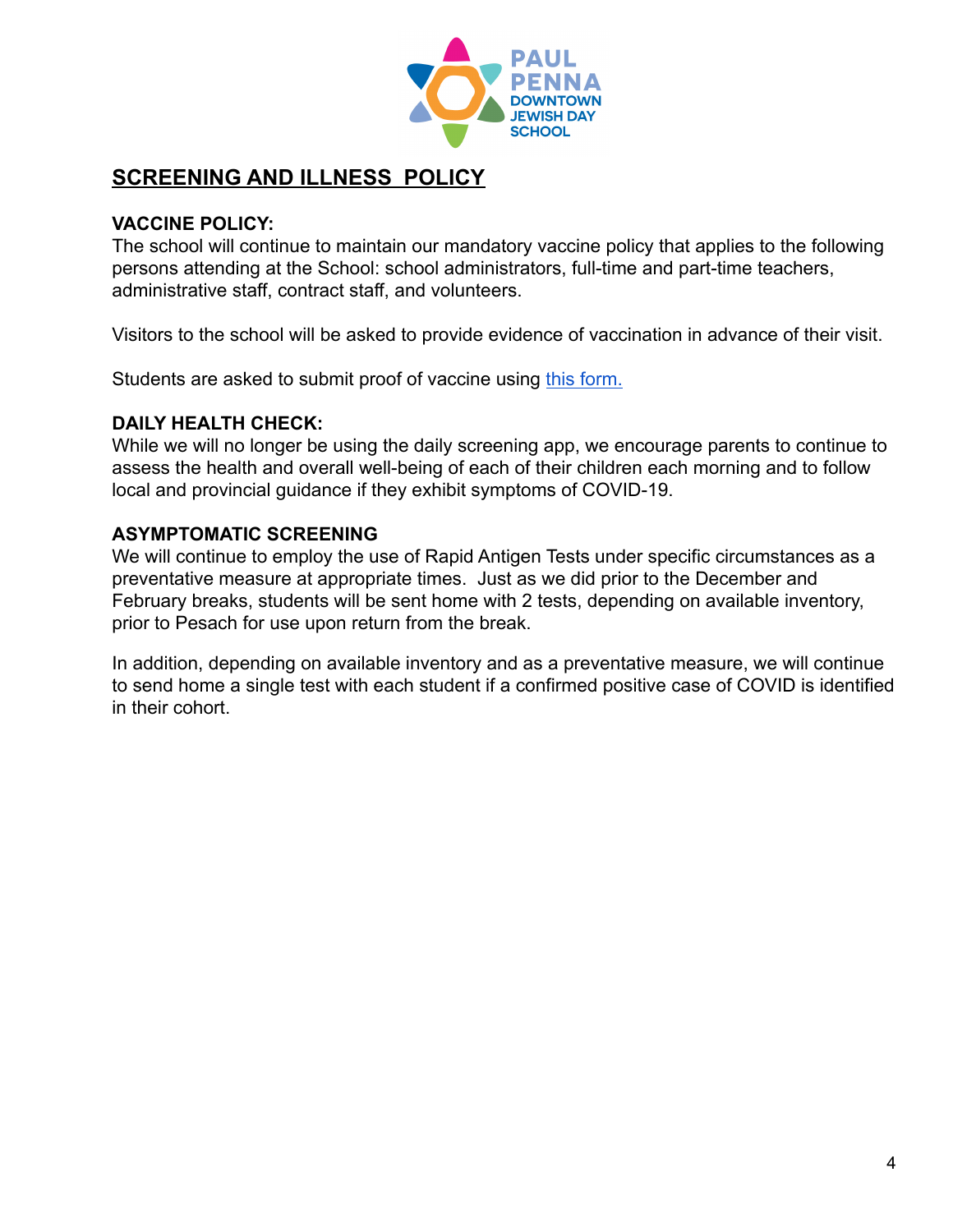

## **WHAT TO DO IF SOMEONE IN MY HOUSEHOLD IS UNWELL**

## **SYMPTOMS OF COVID-19**

| <b>Common Symptoms</b><br>Fever (>37.8C)<br>$\bullet$<br>Chills<br>Cough<br>Difficulty breathing<br>Decrease or loss of taste/smell | <b>Less Common Symptoms</b><br>Sore throat<br>Unexplained or worsening headache<br>Fatigue or feeling tired<br>Runny nose/nasal congestion<br>Muscle aches or joint pain<br>Nausea and/or Vomiting<br>Diarrhea |
|-------------------------------------------------------------------------------------------------------------------------------------|----------------------------------------------------------------------------------------------------------------------------------------------------------------------------------------------------------------|
|-------------------------------------------------------------------------------------------------------------------------------------|----------------------------------------------------------------------------------------------------------------------------------------------------------------------------------------------------------------|

## **If a student, staff or member is unwell**

- If a student, or staff member is unwell and **ANY of the following are true, current public health and provincial guidance is to presume the individual is positive for COVID-19.**
	- $\circ$  The individual is experiencing ONE of the Common Symptoms listed above
	- The individual is experiencing TWO OR MORE of the Less Common Symptoms above
	- The individual tests positive on a rapid antigen or molecular test

**The unwell individual must isolate for a minimum of 5 days (if fully vaccinated) or 10 days (if unvaccinated or partially vaccinated) following the onset of symptoms or date of the positive test result, whichever is earlier.** Onset of symptoms or the date of the positive test is considered "day 0" and isolation should be 5 days **after** this date.

Fully vaccinated and asymptomatic household members **may attend school, but in accordance with current Provincial guidance, must wear a mask at school for 10 days following "day 0"**.

#### **Returning to school after isolation**

- Students and staff members who have been isolating may return to school when the following is true:
	- The individual has completed the appropriate isolation period **OR** obtained a negative PCR test **OR** 2 negative rapid tests taken at 24 and 48 hrs post symptom onset; **AND**
	- Symptoms have disappeared or have been improving for 24 hours (48 hours if symptoms included nausea, diarrhea or vomiting) **AND**
	- Parents have completed the Parental Confirmation for Return to School Form. Please **[click](https://paulpennadjds.formstack.com/forms/return_to_school_parental_confirmation) here** to access this form.
	- **○ Please note that individuals returning to school after the 5 day isolation period must wear a well-fitted mask in school for a further 5 days.**
- If a student, staff or ANY member of their household is experiencing **any ONE of the less common symptoms** listed above, current public health and provincial guidance is to self-monitor and if after 24 hours (48 hours for nausea, vomiting or diarrhea), the individual is symptom-free or the symptom has improved, the student/staff member may return to school.
- Families are encouraged to carefully monitor all family members at home on a daily basis for possible symptoms.

**Please advise the Front Office Administrator at [schooloffice@djds.ca](mailto:schooloffice@djds.ca) if your child will be absent from school or isolating due to any of the reasons mentioned above.**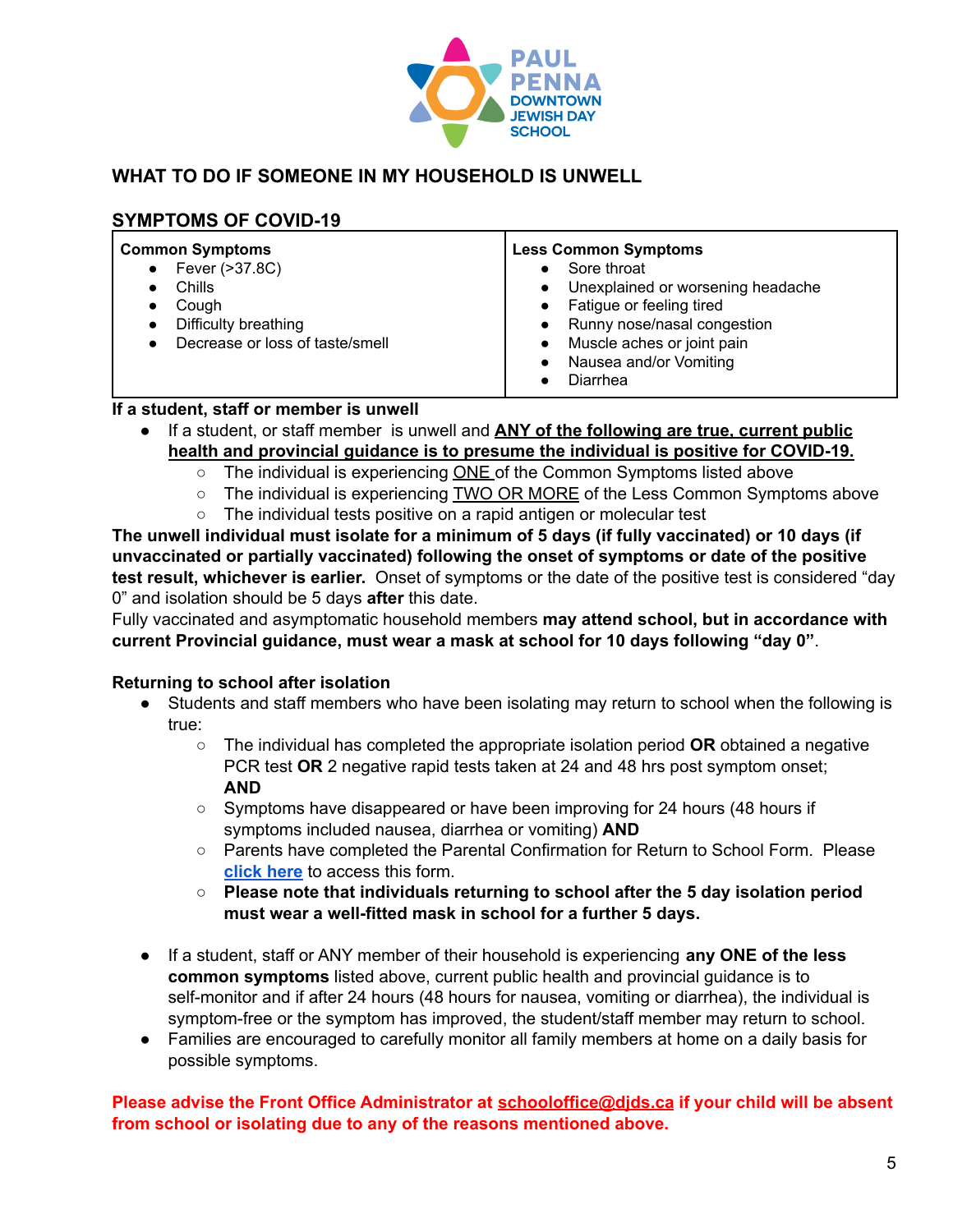

#### **If a student or staff member is exposed to COVID-19 outside the household**

● If a student or staff member who has been fully vaccinated (ie. at least 14 days have passed since receiving their 2nd dose) or is under 12 years of age, AND is asymptomatic, has been in close contact outside the household with someone who is either confirmed or presumed positive for COVID-19 they are not required to isolate and should self monitor for symptoms. **Effective March 21, 2022, exposed individuals are required to wear a well-fitted mask for 5 days following exposure.**

## **PROTOCOL IF STUDENT/STAFF BECOMES ILL WHILE IN SCHOOL**

## **If a student becomes ill while in school**

- They will immediately be separated from others in a designated isolation room until picked up. The student will be accompanied to the room by a trained staff member who will remain with them until they are picked up by a parent or designated caregiver. All students in the same household will be sent home together if one sibling becomes unwell at school.
- Both the staff member and the student will be required to wear a mask and other appropriate PPE.
- The room will be disinfected once the individual leaves.

## **If a staff member becomes ill while in school**

- If they are unable to get home safely, they will wait in the isolation room until such time as a member of their bubble can pick them up.
- They will be required to follow all of the steps laid out for sick students in the isolation room.
- Staff are asked to maintain contact with either our Vice-Principal or Head of School.

## **PROCEDURE FOR CONFIRMED CASES OF COVID-19**

The following steps must be taken when there is a case of COVID-19 (student or staff):

- Students and employees who test positive for COVID-19 will self-isolate for a minimum of 5 days from receipt of the positive result or the first appearance of symptoms in accordance with TPH direction.
- School Administration will send a letter to the impacted class informing them of a confirmed positive case and ask families to carefully monitor household members for symptoms.
- School administration will post class notices to a central place on a protected area of the school website. A link to this information will be included in the weekly Friday communications until after the Pesach break, and we will re-evaluate this process at that point.
- **● Fully vaccinated, asymptomatic siblings may continue to attend school, but must wear a mask for 5 days, after exposure.**
- TPH will follow up with the family and/or School, if needed.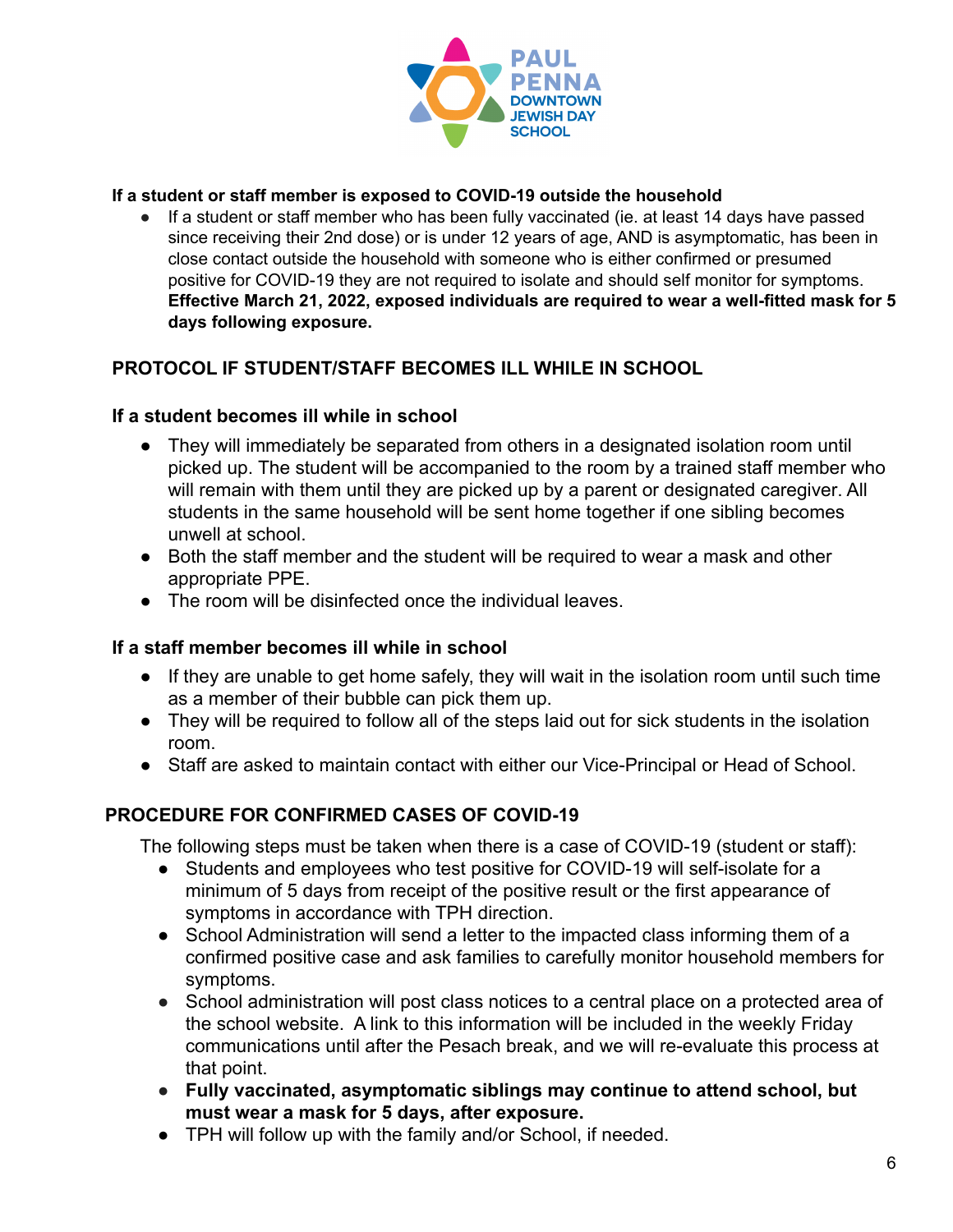

## **ADAPTING THE DELIVERY MODEL TO CHANGING SITUATIONS**

We will be prepared to implement adapted delivery models should public health conditions require them, including moving one or more classes to a fully online distance learning model for whatever length of time is needed.

## **ARRIVAL AND DISMISSAL (SUBJECT TO CHANGE)**

Arrival and dismissal will need to be staggered in order to reduce the congestion in the stairwells and the hallways. Please note that at this time, we are not able to offer early morning drop-off.

Maintaining safe protocols will require patience on the part of students, families and faculty. We thank you in advance for partnering with us to create a process that is safe for students, families and faculty.

## **ARRIVAL:**

Paul Penna DJDS students in SK through Grade 5 will enter the MNjcc from the north entrance on Bloor Street and use a school-designated stairwell up the north end of the building. Middle School students (Grades 6 & 7) will enter the building at 459 Bloor St. West (Spirit of Math) using the front door. All students, regardless of locations, should arrive at their assigned drop-off time. It is recommended that parents continue to use the daily screener as a tool for assessing your child(ren)'s health and complete it each morning prior to sending students to school.

- Students in SK-Grade 2 will be directed to wait in a designated area for teachers to escort them upstairs.
- Students in Grade 3-5 will go upstairs directly, spaced out to allow for physical distancing. Staff members will be placed at the top of stairways and throughout hallways to direct students to their appropriate classrooms.
- Middle School Students will enter the building and proceed directly to their classrooms.

All students will sanitize their hands before entering either location and again as they enter their classrooms.

Students with younger siblings will follow the same protocols and will be able to enter the building in the same time block as a younger sibling, when the stairwell is clear. They will head directly upstairs to their classrooms.

Students who are late for school will not be allowed into the building until after 9:00am and will be required to enter the building through the Spadina entrance. MNjcc staff will notify the school office when students are ready to be escorted upstairs.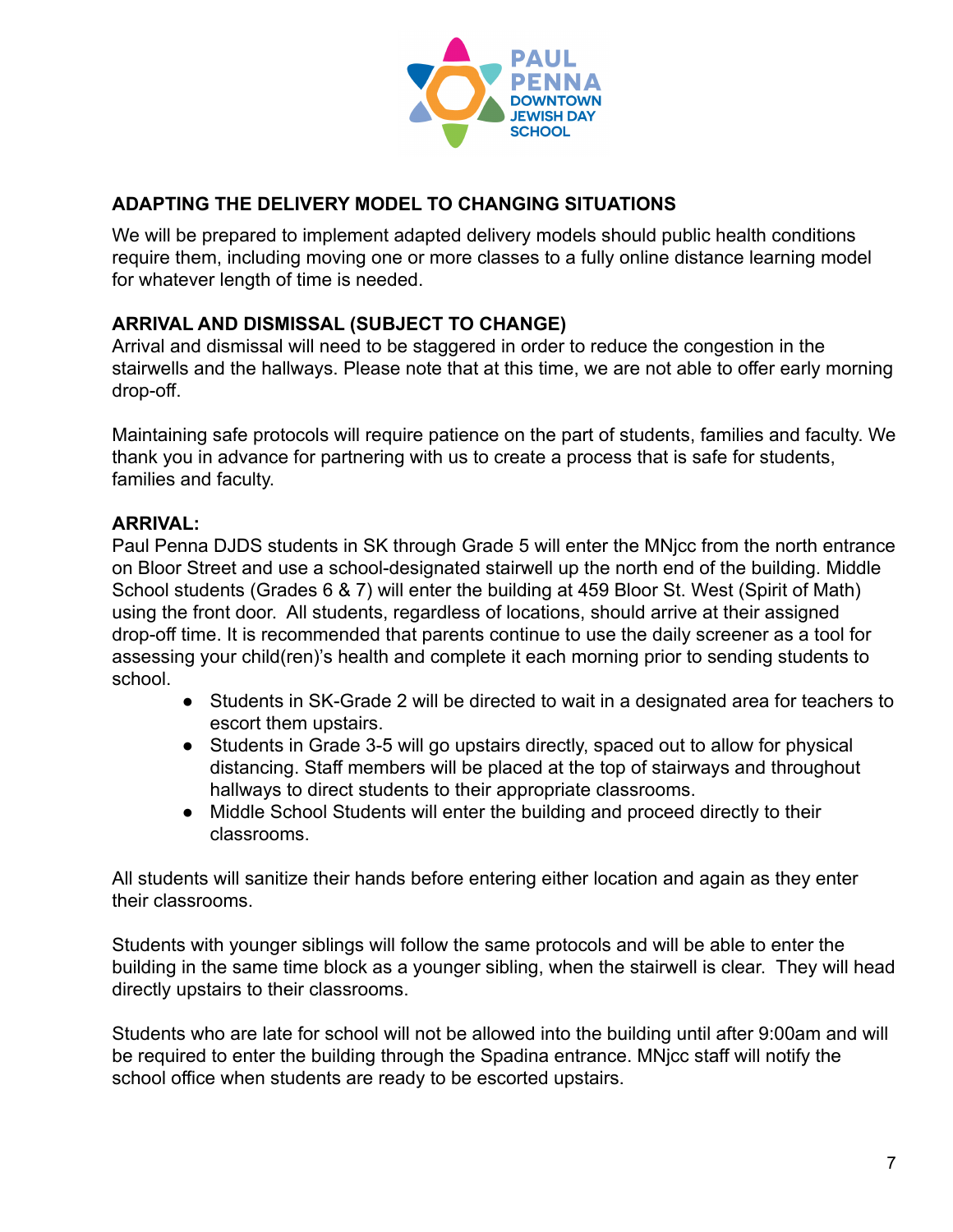

## **DISMISSAL:**

From the MNjcc:

At their assigned dismissal times, students will be escorted to the Bloor St. doors and children will wait, with teachers, inside the MNicc until staff confirm that a parent / caregiver is present to pick them up. Parents and caregivers picking up students will wait to the west of the Bloor Street doors. Children will be delivered to their caregivers by Paul Penna DJDS staff. In order to ensure that we are able to allow for adequate social distance on Bloor St. we encourage you to depart as soon as children are picked up and to avoid gathering outside the school doors.

Younger students being picked up by older siblings in Grades 4 & 5 will wait in the second-floor foyer (outside of the school office) with staff supervision until their older siblings are ready to pick them up. Younger siblings who are picked up by students in Grades 6 & 7 will be picked up at the Bloor St. doors. Individual family arrangements for sibling pickup should be arranged with the Front Office Administrator in advance of the pick up routine beginning.

## **From the Middle School**

Students who have been given permission to self-dismiss will be dismissed by their teachers from their last class of the day at 3:30pm. Please note that their last class of the day may be located at the MNjcc as they will continue to make use of the gym facilities. Those picking up younger siblings from the MNjcc should wait outside the building on the west side of the Bloor St. doors along with parents and caregivers.

#### **Please ensure that any changes to student arrival or dismissal routines are communicated via email to the Front Office Administrator at [schooloffice@djds.ca](mailto:schooloffice@djds.ca).**

#### **Self-Dismissal**

All students will be escorted outside by their teachers in cohorted groups at designated dismissal times, or taken first to meet younger siblings, and then taken outside. Students with permission to self-dismiss can leave once they are outside and have notified the teacher that they are leaving.

## **Non-essential visitors, including parents and caregivers, will not be permitted in the building.**

**If a child needs to be picked up early, parents and caregivers should notify the school office at [schooloffice@djds.ca](mailto:schooloffice@djds.ca), and the child will be escorted downstairs and outside to the Bloor street exit.**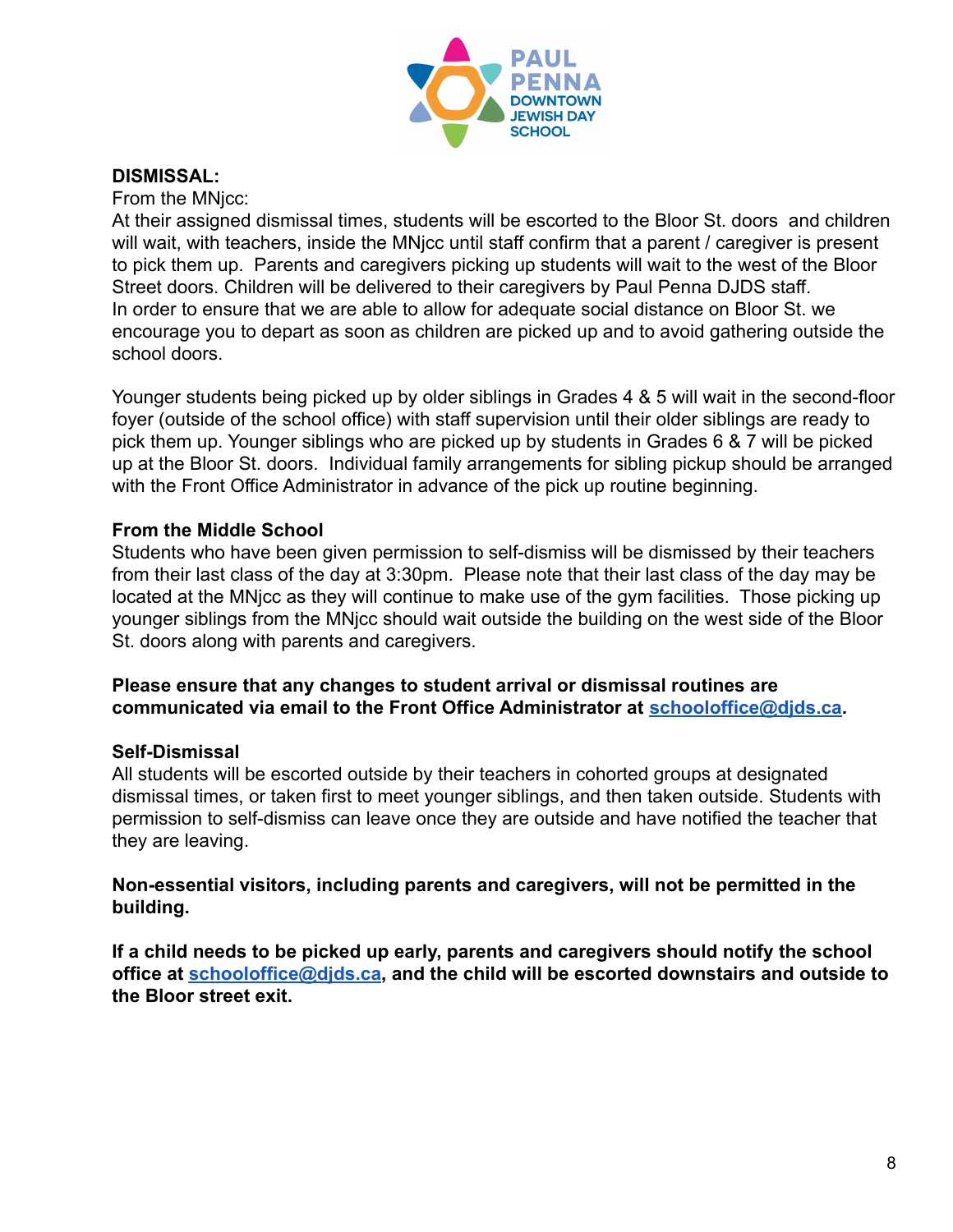

# **WHILE AT SCHOOL**

## **MASK POLICY:**

At the direction of the Ministry of Education, our Medical Advisory Panel and Pandemic Task Force, effective March 21, 2022 the following protocols will be in place:

- Effective March 21, 2022, mask wearing within school spaces will no longer be mandatory on a daily basis. However, we strongly recommend that students continue to wear masks for a while longer as masks have proven a very effective tool for stopping the spread of COVID-19. We will continue to support and encourage others to be respectful of individual choices around masking. As a school community, we respect and support all individuals' decisions and no one should be made to feel uncomfortable in any way for their choice to wear or not wear a mask. This will be an educational point of emphasis at all grade levels and we ask that you reinforce this message at home.
- We will continue to seek out opportunities for outdoor learning and activities for all students to provide physical activity. Students will not be required to wear masks when outdoors.
- We will follow the MNjcc guidelines and wear masks in our joint indoor spaces: stairways, lobbies and the gym for at least two more weeks. **This means that all students should continue to bring a mask as well as a bag for safe, dry storage to school for at least two more weeks.**
- Individuals returning to school after the 5 day isolation period **must wear a well-fitted mask in school for a further 5 days.**
- We will continue to provide N95 masks to faculty and medical grade masks to students on an as needed basis.

## **HAND WASHING/SANITIZING**

We will continue to emphasize the importance of good hand-hygiene practices

A schedule of hand washing and sanitizing will continue to be a regular part of our daily routine at school, and teachers will reinforce effective [hand washing/sanitizing techniques](https://www.canada.ca/content/dam/phac-aspc/documents/services/diseases-maladies/reduce-spread-covid-19-wash-your-hands/eng-handwashing.pdf). Hand sanitizing dispensers will be available outside and inside all classrooms. **Students are asked to bring personal hand sanitizer to be used at their personal workspace.**

Students will wash or sanitize their hands:

- Before removing or putting on a mask.
- After taking off a mask.
- Upon arrival in class in the morning and during dismissal.
- Before and after eating.
- Before and after leaving the class and reentering from the washroom, recess or gym.
- Before leaving school at the end of the day.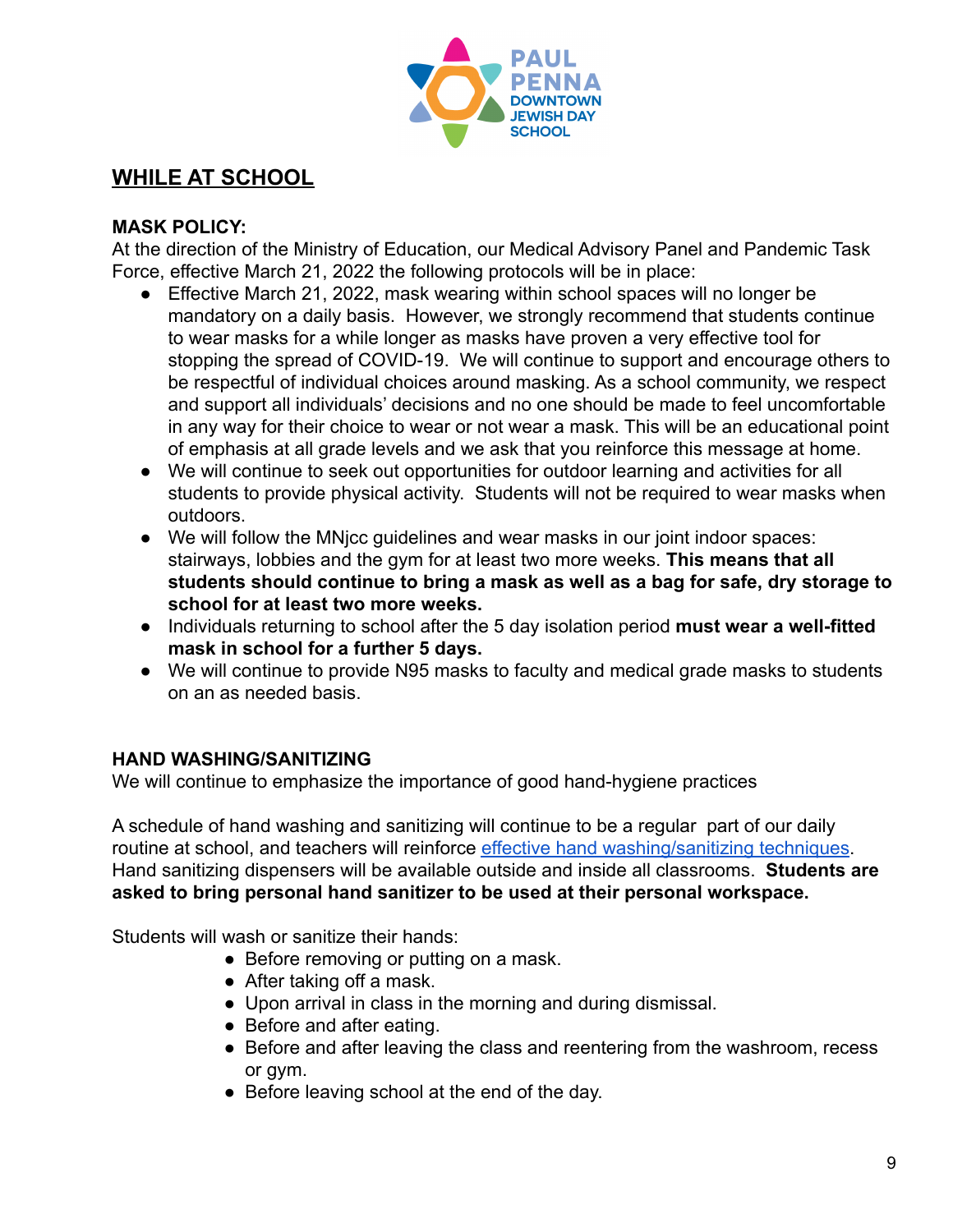

## **USE OF WASHROOM FACILITIES**

The number of students in each washroom will be limited and a system of indicating how many students are in the washroom at any one time has been implemented. Students will follow strict hand washing protocols before leaving the washroom. Washrooms will be disinfected and cleaned multiple times throughout the day.

[These hand-washing resources](https://docs.google.com/document/d/15vo4fJrqxYKZQoO8JWh18Wo0JIqeasWYh-m43iNocnw/edit) can be used to teach effective hand washing to children of all ages.

## **CLEANING PROTOCOLS AT THE MNjcc**

The MNjcc continues to be a strong partner in maintaining the highest standards for cleanliness. Cleaning will be conducted frequently and with a team of MNjcc custodial staff who will work with us to ensure the highest standards for cleanliness. A deep clean will be conducted every evening and an additional cleaning protocol will be added on the weekend as a weekly practice.

The MNjcc has assigned a GDI staff member to Paul Penna DJDS who's duties will be dedicated specifically to daily cleaning of all school spaces. They have been provided with our schedules and will coordinate with janitorial staff to ensure that frequently touched surfaces and classrooms are cleaned regularly. Washrooms will be cleaned consistently throughout the day and frequency with which this is done will be adjusted as necessary to accommodate multiple cohorts. In addition, all school spaces will be deep cleaned nightly.

Cleaning protocols for the Middle School location will be established to ensure that facilities are adequately stocked with appropriate supplies, including hand sanitizer, disinfecting wipes, PPE and plexi dividers to allow small group work. The facility will be thoroughly cleaned on a daily basis to ensure student safety and in line with public health guidelines. We will work to establish a working partnership with Spirit of Math to achieve a safe and healthy environment for all students and staff. GDI will also be servicing this location, which will provide for consistency and the ability to adopt routines that align with those at the MNjcc. This will also ensure that cleaning products used fall within Public Health guidelines for COVID safety.

## **AIR QUALITY AND VENTILATION**

We are confident that both the MNjcc and Middle School have an HVAC system that is up to code and meets all provincial regulations. However, we are committed to going beyond just this system to ensure our air is as clean as it can be. Fresh air vents will remain open, pumping fresh air into the classrooms as part of the air circulation system. In addition we will continue to use the medical grade HEPA filter air purifiers already in place in each workspace and classroom at both locations. Classroom doors will be left open as much as possible to limit contact with door handles.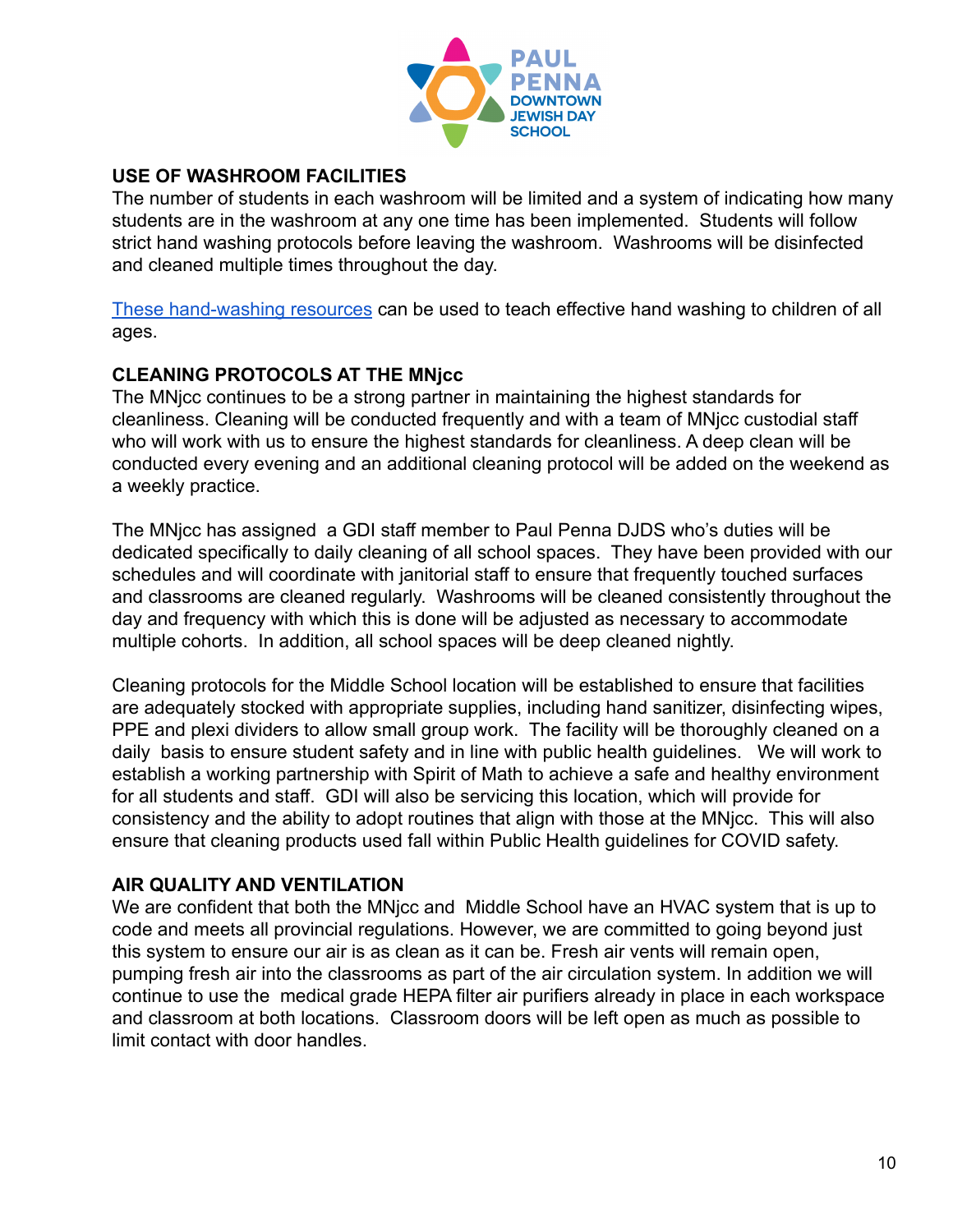

## **FOOD - SNACK AND MEALS**

Snack and lunch time will continue to be used as times for students to relax, nourish their bodies and participate in prayer rituals associated with food - blessings before and after the meal. All food and eating utensils for students must arrive with them in the morning. We will not accept food deliveries during the day or lunches dropped off midday. Our 'no food sharing' policy will be strictly enforced. In order to minimize waste from lunch and snacks, we encourage all families to provide litterless lunches as often as possible.

We will continue to evaluate the feasibility of off campus lunch for Middle School students taking into consideration a variety of factors, and keeping the health and safety of our students in the forefront.

We are working with our food providers to continue to safely bring hot lunch into the school on a daily basis. It will be packaged in individually wrapped servings and handled in a way compliant with health and safety regulations. Hot Lunches will be offered for a third term, beginning after Pesach. Notice of registration for this program as well as other PA initiatives that we are able to offer safely will be sent 2-3 weeks in advance of the start of each of the remaining terms.

Students should bring their own, clearly labeled, water bottle daily and bring it home at the end of the day for cleaning. It is advisable to send two water bottles reducing the need for students to refill water bottles at school.

#### **SCHOOL CELEBRATIONS, GATHERINGS AND OUTINGS**

Whole school celebrations and assemblies will be marked in modified ways and will take place in accordance with safety protocols.

In-person field trips will take place as appropriate and in ways that places student and staff health and safety needs at the forefront. Details will be released when they are known.

## **SOCIAL EMOTIONAL**

The mental health and well-being of our students has been key in our planning for the return to school in September. We are well aware that students will need adjustment time as they get used to the safety protocols along with their integration into our new cohorting model. As well, some students might need accommodations throughout the year. Our teaching teams will stay committed to meeting the needs of students while maintaining health and safety protocols.

We will be providing professional development to our faculty both in the area of health and safety as well as in further supporting students' needs as they return to school after this six month absence.

We have also increased our school social worker's time at the school to provide assistance both to faculty and to those students who may require greater social-emotional support during this more challenging year.